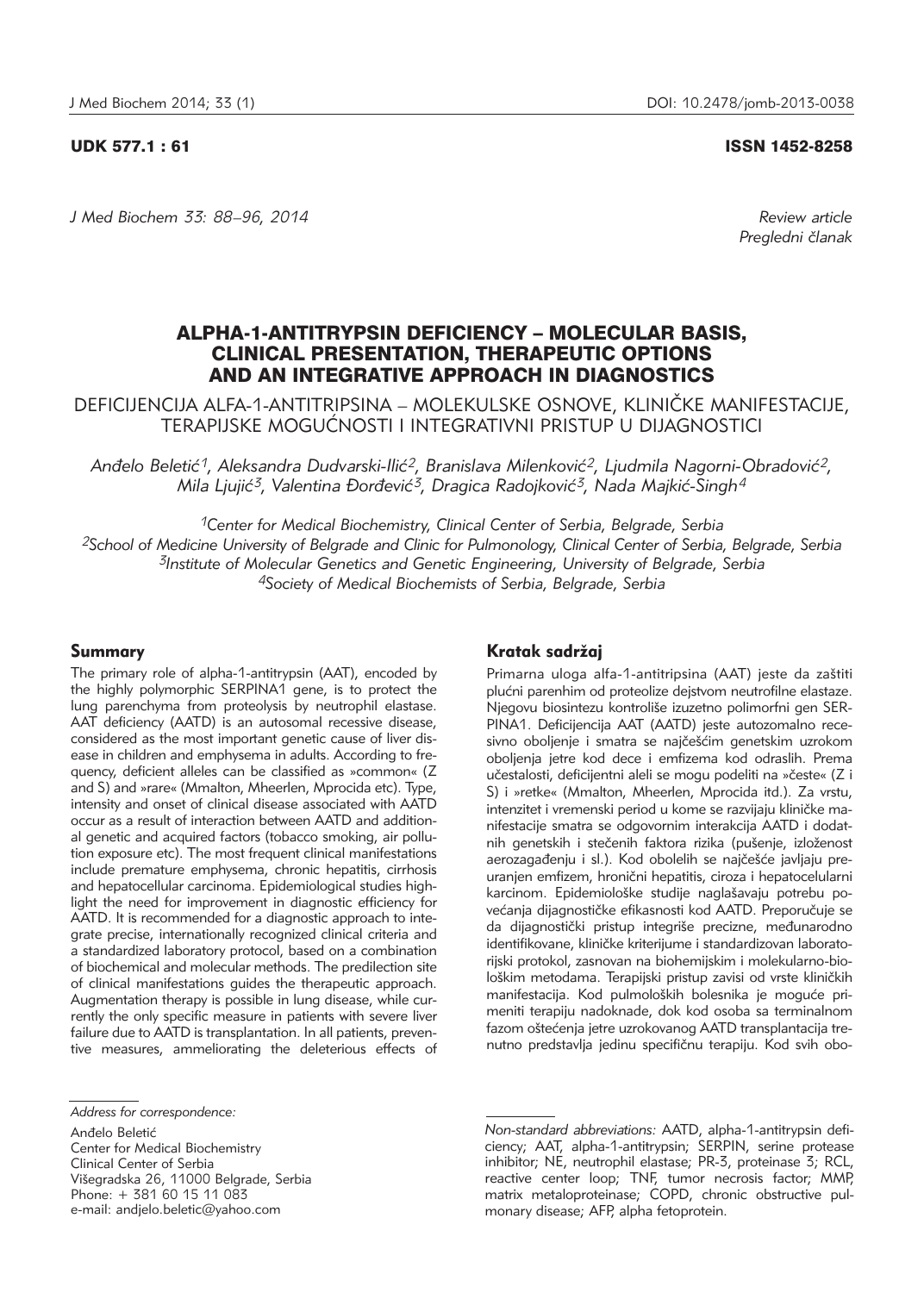habits and environmental factors are recommended. Introduction of gene therapy is expected to additionally improve health outcomes in affected persons. Current results with an integrative AATD diagnostic strategy in the Serbian population are highly encouraging, prompting towards its further implementation in common medical practice with the ultimate goal to establish a national register of affected individuals.

Keywords: alpha-1-antitrypsin deficiency, molecular basis, clinical presentation, integrative approach in diagnostics

#### Introduction

Alpha-1-antitrypsin deficiency (AATD), an autosomal recessive disorder primarily affecting the lungs and liver, is considered as one of the most frequent potentially lethal genetic diseases among Caucasians. During the past sixty years, since its discovery by Laurell and Ericsson, significant improvements have been achieved in understanding its molecular pathology, clinical manifestations, epidemiology and therapeutic options. Nevertheless, only 6% of affected individuals have been diagnosed, which illustrates that its diagnostic efficiency is not satisfactory, thus urging for introduction of an integrative approach in AATD diagnostics in order to enable appropriate therapeutic and preventive interventions (1, 2).

The aim of this article is to briefly present contemporary and widely accepted concepts about AATD, together with experiences gained in implementing an integrative diagnostic strategy for detecting AATD in the Serbian population.

# Biochemistry and physiology of AAT

Alpha-1-antitrypsin (AAT) is the archetype of the SERPIN protein family, the members of which control many inflammatory cascades, mainly through tightly grasping and inhibiting serine proteases, such as neutrophil elastase (NE), cathepsin G and proteinase 3 (PR-3) (3). It is a monomeric glycoprotein with a molecular mass of approximately 51 kDa (4). Among 13 structural domains of the AAT molecule, the »reactive center loop« (RCL) is responsible for physiological functions (5). Comparison of the AAT inhibitory affinity towards different serine proteases reveals that the highest is observed for NE, followed by PR-3, rennin, urokinase, plasmin, thrombin, cathepsins, caspase 3, kallikreins etc, while the inhibition of trypsin is of no physiological importance (6). Its synthesis primarily occurs in hepatocytes, although it can be evidenced to a lesser extent in monocytes, macrophages, neutrophils, epithelial cells in the lungs and intestines, renal parenchyma,  $\delta$ -cells of pancreatic islets etc. The most important stimulators of AAT synthesis are IL-6, IL-1, TNF- $\alpha$  and endotoxins. AAT secreted into blood is a mixture of different isoforms, which differ accordlelih je neophodno preventivno uticati na smanjenje štetnog uticaja životnih navika i faktora sredine. Očekuje se da zdravstveni ishodi kod obolelih budu značajno unapređeni uvođenjem genske terapije. Dosadašnji rezultati istraživanja efikasnosti integrativnog pristupa detekciji AATD u populaciji Srbije su ohrabrujući i upućuju na potrebu njegovog omasovljenja, čime bi se ostvarili uslovi za formiranje nacionalnog registra obolelih.

Ključne reči: deficijencija alfa-1-antitripsina, molekularne osnove, klinička prezentacija, integrativni pristup u dijagnostici

ing to the structure of carbohydrate chains and the N-terminal end of the molecule (4).

From a physiological viewpoint, AAT represents a major defence against the elastolytic burden in the lower respiratory tract, owing to its ability to inhibit NE. Due to relatively small molecular mass, AAT easily diffuses from the bloodstream into the interstitial space, where the continuous release of NE occurs. Acting as a pseudosubstrate, the RCL »traps« NE, causing conformational changes in the emerging complex, which results in irreversible inhibition of NE activity and subsequent degradation of both AAT and NE, in hepatocytes or Kupffer's cells (7). Additional antiinflammatory effects, unrelated to NE inhibiton, such as modulation of neutrophils' chemotaxis and regulation of cytokine expression, have also been reported (6, 8). The spectrum of AAT physiological functions has been broadened by experimental evidence of its regulatory role in apoptosis, insulin secretion, iron metabolism, and immune response to various bacteria and HIV virus (6).

Blood AAT level in healthy adults, measured by the nephelometric method, ranges from 0.9 to 2.0 g/L, with a slight increase in premenopausal women and in individuals of both genders older than 60 years (9). In children younger than 14 years, concentrations are increased and age-dependent, as shown in *Table I* (10). Increased AAT blood level is associated with acute phase response and high body estrogen content, while the decrease can be caused by genetic deficiency, increased use and urinary or gastro-intestinal loss. Pulmonary parenchyma is considered adequately protected against uncontrolled NE activity when the AAT blood level is maintained above 0.5 g/L (11  $\mu$ mol/L) (9).

### Molecular genetics of AATD

Alpha-1-antitrypsin deficiency (AATD) is a genetic disorder caused by the inheritance of two deficient

Table I AAT levels in children of different age (10).

| Age          | Level $(g/L)$ | Age          | Level $(g/L)$ |
|--------------|---------------|--------------|---------------|
| $<$ 1 month  | $1.2 - 3.5$   | $<$ 2 years  | $0.9 - 2.5$   |
| $< 6$ months | $1.1 - 2.9$   | $<$ 14 years | $1.1 - 2.8$   |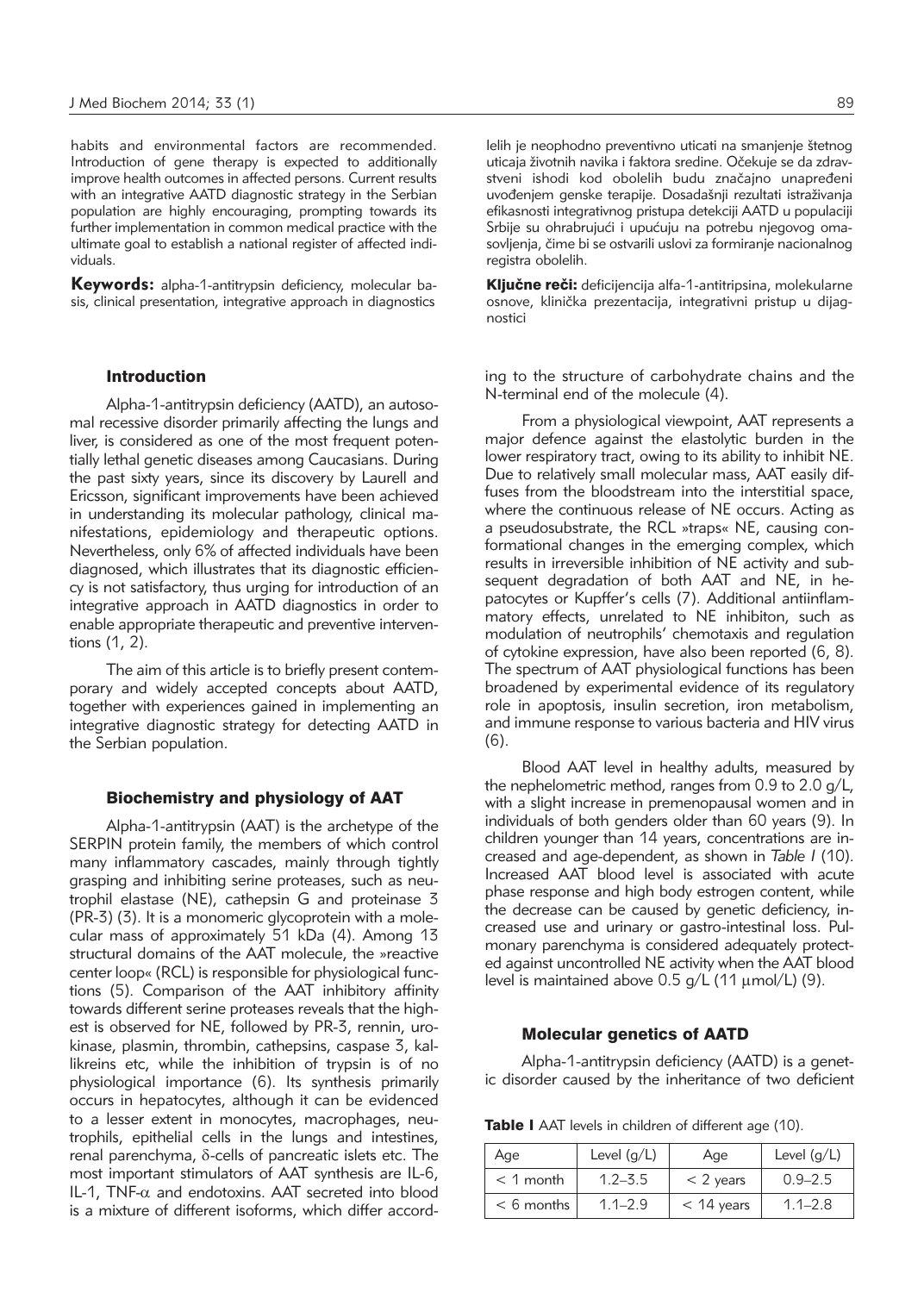| <b>Allele</b>                  | <b>Mutation type</b>      | <b>Cellular defect</b> | <b>Predilection site</b> |  |  |  |  |
|--------------------------------|---------------------------|------------------------|--------------------------|--|--|--|--|
|                                | <b>Functional alleles</b> |                        |                          |  |  |  |  |
| M                              | substitution (1 bp)       |                        |                          |  |  |  |  |
| X <sub>Christchurch</sub>      | Glu363Lys                 |                        |                          |  |  |  |  |
|                                | <b>Deficient alleles</b>  |                        |                          |  |  |  |  |
| S                              | Glu264Val                 | degradation            | lungs                    |  |  |  |  |
| z                              | Glu342Lys                 | accumulation           | lungs, liver             |  |  |  |  |
| $\overline{M}_{\text{malton}}$ | Phe52del/Phe51del         | accumulation           | lungs, liver             |  |  |  |  |
| $S_{ii\gamma ama}$             | Ser53Phe                  | accumulation           | lungs, liver             |  |  |  |  |
| M <sub>heerlen</sub>           | Pro369Leu                 | degradation            | lungs                    |  |  |  |  |
| $M_{\text{procida}}$           | Leu41Pro                  | degradation            | lungs                    |  |  |  |  |
| $M_{\text{mineral springs}}$   | Gly67Glu                  | degradation            | lungs                    |  |  |  |  |
|                                | <b>Null alleles</b>       |                        |                          |  |  |  |  |
| QO <sub>granite falls</sub>    | Tyr160X                   | no iRNA                | lungs                    |  |  |  |  |
| QO <sub>ludwigshafen</sub>     | lle92Asn                  | no protein synthesis   |                          |  |  |  |  |
| QO hongkong                    | Leu318LeufsX17            | STOP codon             | lungs                    |  |  |  |  |
| QO <sub>isola di procida</sub> | deletion 17 kb, Ex2-5     | no iRNA                | lungs                    |  |  |  |  |
| <b>Dysfunctional alleles</b>   |                           |                        |                          |  |  |  |  |
| F                              | Arg223Cys                 | <b>J</b> NE inhibition | lungs                    |  |  |  |  |
| Pittsburgh                     | Met358Arg                 | AT III activity        | hemorrhagic diathesis    |  |  |  |  |
| Z                              | Glu342Lys                 | <b>J</b> NE inhibition | lungs, liver             |  |  |  |  |
| M <sub>mineral</sub> springs   | Gly67Glu                  | ↓NE inhibition         | lungs                    |  |  |  |  |

|  |  |  |  |  |  | Table II Classification of SERPINA1 alleles (data about the most frequent deficient and dysfunctional alleles are bolded) (1). |  |  |  |  |  |
|--|--|--|--|--|--|--------------------------------------------------------------------------------------------------------------------------------|--|--|--|--|--|
|--|--|--|--|--|--|--------------------------------------------------------------------------------------------------------------------------------|--|--|--|--|--|

variants of the gene encoding for AAT, namely SER-PINA1 (11). The gene is located on chromosome 14q31, spans 122 kb in length and has seven exons and six introns. SERPINA1 gene is highly polymorphic, as evidenced by more than 120 allelic variants described so far (12). Regarding the functionality of the encoded protein and clinical manifestations associated with their inheritance, alleles can be classified as functional, deficient, null and dysfunctional, as presented in *Table II* (1).

An AAT molecule encoded by a deficient allele encounters a folding problem in establishing its tertiary structure, which in turns makes it prone to intracellular degradation or accumulation, resulting in insufficient secretion into the bloodstream. In the presence of null alleles, synthesis of AAT is significantly blocked, consequentially making the AAT blood level almost immeasurable. Dysfunctional alleles encode for AAT molecules with inadequate NE inhibition activity, which is not always accompanied with a reduced AAT blood level (1).

In European populations, functional (M) alleles have frequency of 95%, while among deficient ones, those designated as Z and S are the most common, occurring with average frequencies of 1–3% and 2–3% respectively (13). Comparison of the AAT level in the blood of individuals who inherited a Z allele and healthy persons reveals a ratio of 15% for a homozygous and 60–75% for a heterozygous state. For the S allele, the same ratio approximately equals to 60% in a homozygous and to 80% in a heterozygous state (1). The rest of deficient, null and dysfunctional alleles are jointly designated as »rare alleles«.

Clinical disease associated with AATD primarily occurs in individuals whose genotype contains no functional alleles and they are therefore denoted as »affected« individuals. The term AATD »carrier« refers to individuals inheriting a functional in combination with a deficient, null or dysfunctional allele. As a consequence, AATD is considered an autosomal recessive disease. Nevertheless, considering the fact that, due to the deleterious effects of various acquired risk factors, clinical manifestations may develop in »carriers«, the view that AATD is an autosomal co-dominant disease is also acceptable (1, 14).

# Epidemiology of AATD

The two most important epidemiological issues in AATD are that it is a relatively common disease and that in a significant number of patients it is not detected in a timely fashion (1). The world-wide frequency is estimated to 1 affected in 3 000–5 000 persons, while the total incidence of individuals homozygous for Z and S alleles in Europeans is 0.2% and 0.3% respectively. Regarding clinical manifestations, AATD occupies the third position among potentially lethal genetic disorders among Caucasians, preceded only by cystic fibrosis and Down's syndrome (15). Estimations that AATD is diagnostically confirmed in only 6% of affected individuals, accompanied by data that the time span necessary for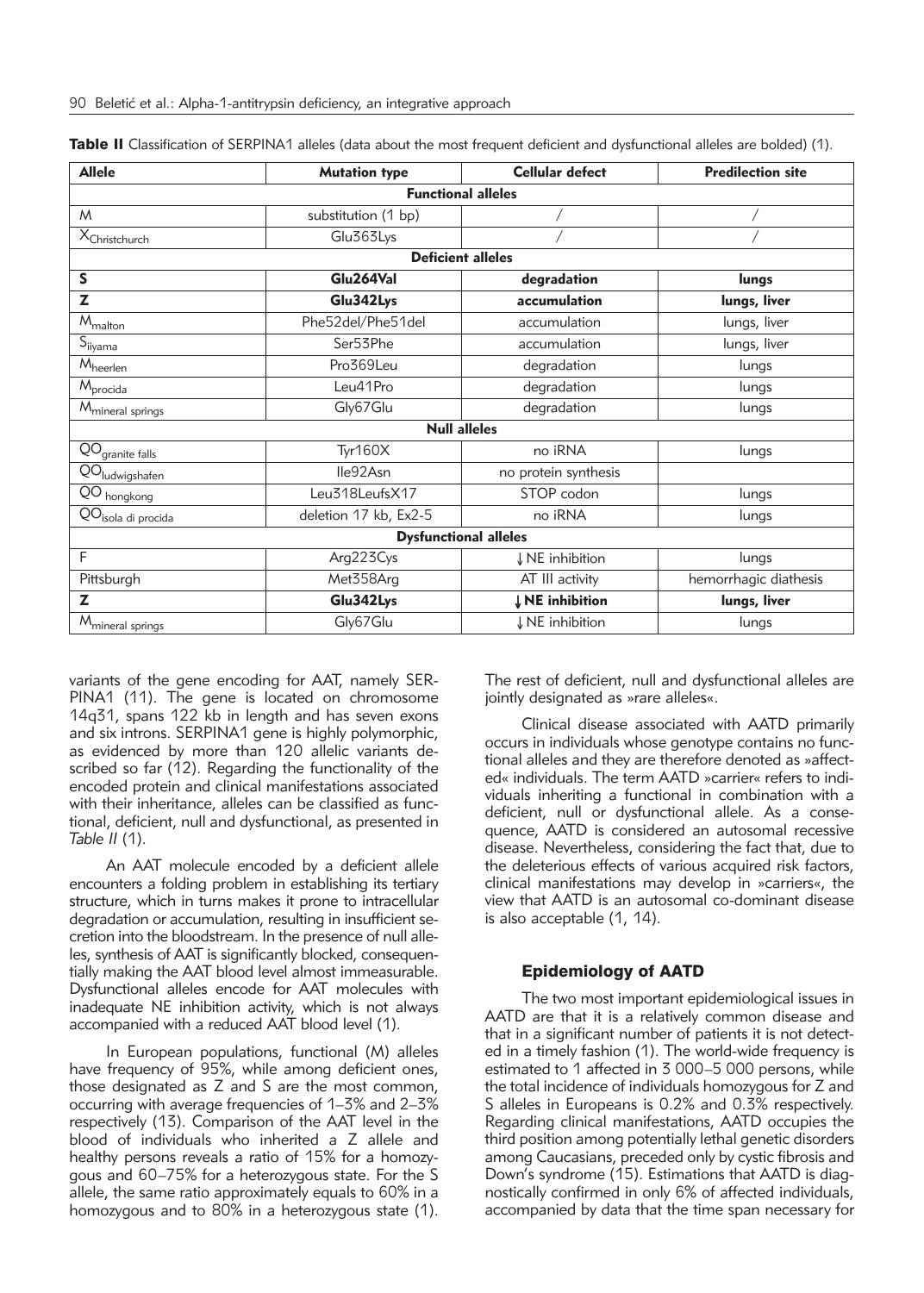identification of AATD as the cause of pulmonary or hepatic disorders averages at approximately 7 years, sufficiently illustrate the inappropriate diagnostic efficiency for AATD (1, 13).

# Molecular pathology in AATD

Regarding its molecular pathology mechanisms, AATD is an example of conformational diseases, characterized by the formation of toxic protein aggregates (»toxic gain-of-function«) and loss of function. Analogous with the archetypical position of AAT among SER-PINS, AATD can be regarded as the archetype of serpinopathies, a group of about 200 conformational diseases, caused or associated with mutations in the genes encoding for various SERPIN (e.g. hereditary angio edema, cirrhosis, dementia, hemorrhagic diathesis, thrombosis etc.) (16).

Due to the presence of Z mutation, the tertiary structure of the AAT molecule is distorted and the RCL of one molecule interlocks with the  $\beta$  pleated sheet of another, forming fibril-like polymers. Further polymerization leads to the formation of insoluble toxic inclusions, triggering ER stress and hepatocyte injury (»toxic gain-of-function«), thus representing a hallmark of AATD liver disease. Intracellular accumulation consequently diminishes anti-protease protection on the airway epithelial surface (loss-of-function) and an uncontrolled proteolytic attack is allowed (17). Additionally, polymerization of AAT locally produced in the lungs is also evidenced and significantly aggravates pulmonary manifestations and limits local administration of augmentative therapy (3).

In case of the S variant, the decreased AAT concentration results from molecular misfolding and increased molecule degradation within the hepatocytes, while the intracellular accumulation is absent (3).

#### Clinical manifestations of AATD

The clinical phenotype of AATD develops through complex, and still not completely understood, interactions between mutations in SERPINA1 and additional inherited and acquired factors. Homozygous presence of the Z allele or its combination with another deficient alleles is associated with severe clinical manifestations. In general, homozygous presence of the S allele is not related to significant clinical manifestations, while they may develop in individuals inheriting a combination of S and another deficient allele. It should also be emphasized that in some cases the protein encoded by a functional allele may lack functionality, due to the deleterious posttranslation effect of proteolysis, oxidation, nitrosylation etc. Additional risk factors contributing to the development of AATD clinical manifestations encompass various polymorphisms (e.g. genes encoding for NE, TNF- $\alpha$ , MMPs etc) and a plethora of environmental and acquired factors: smoking, air pollution,

age, airways hyperreactivity, comorbidities etc. It is also observed that men are more prone to AATD manifestations development when compared to women (18).

Typically, pulmonary manifestations begin in middle-age years, while the hepatic it has been occur in childhood or old age. For a very long time it was believed that it should not be expected for both types of manifestations to develop in the same patient. Nevertheless, the results of clinical studies conducted afterwards provided enough evidence suggesting that risks for the development of different manifestations of AATD in the same persons are independent (18).

The most frequent genotype among patients with lung disease associated with AATD is ZZ (more than 95%), followed by SZ (1). Epidemiological data suggest that patients homozygous for the Z allele represent 1–2% of the total population of patients with COPD, while similar evidence is lacking for patients with the MZ and MS genotype. The most prominent issue in their anamnesis is relatively young age, ranging from 30 to 40 years, and frequent exacerbations. The course of disease is progressive, leading to development of panacinar emphysema, which might be expected when the AAT blood level falls below 0.5 g/L. The mechanism of emphysema development has been most extensively studied in patients homozygous for the Z allele, revealing that quantitative and qualitative deficiency act jointly. Due to intrahepatic polymerization, only small amounts of AAT reach the lung interstitium, thus increasing the quantity of uninhibited NE and possibility for elastin degradation. Qualitative deficiency of »mutated« AAT molecules, represented by decreased affinity for NE and increased aggregation diathesis, additionally blunts anti-elastolytic defence and potentiates neutrophils' chemotaxis into lung interstitium. If the patient is a smoker, emphysema development is accelerated because components of tobacco smoke facilitate AAT aggregation and oxidatively damage the RCL. Also, the possible enrolment of synchronic apoptosis in a large number of alveolar cells, enabled through constant activation of NF-kB by AAT polymers in the lungs, should not be neglected, especially because it can explain the panlobular nature of emphysema associated with AATD (7). Although suggested, an explicit causative relationship between AATD and asthma or bronchiectasis has not been established (6).

According to currently available data, hepatic manifestations have been associated with homozygous inheritance of Z, Siiyama and Mmalton alleles. In contrast to emphysema development, risk for hepatic injury in individuals with the MZ genotype is significant (18). In a certain number of newborns homozygous for the Z allele, cholestatic jaundice and hepatitis may develop immediately after birth. During childhood, affected individuals may encounter failure to thrive, increased activities of ALT and AST, hepatomegaly, or even cirrhosis and acute liver insufficiency. Nevertheless, it has to be emphasized that at least 50% of individuals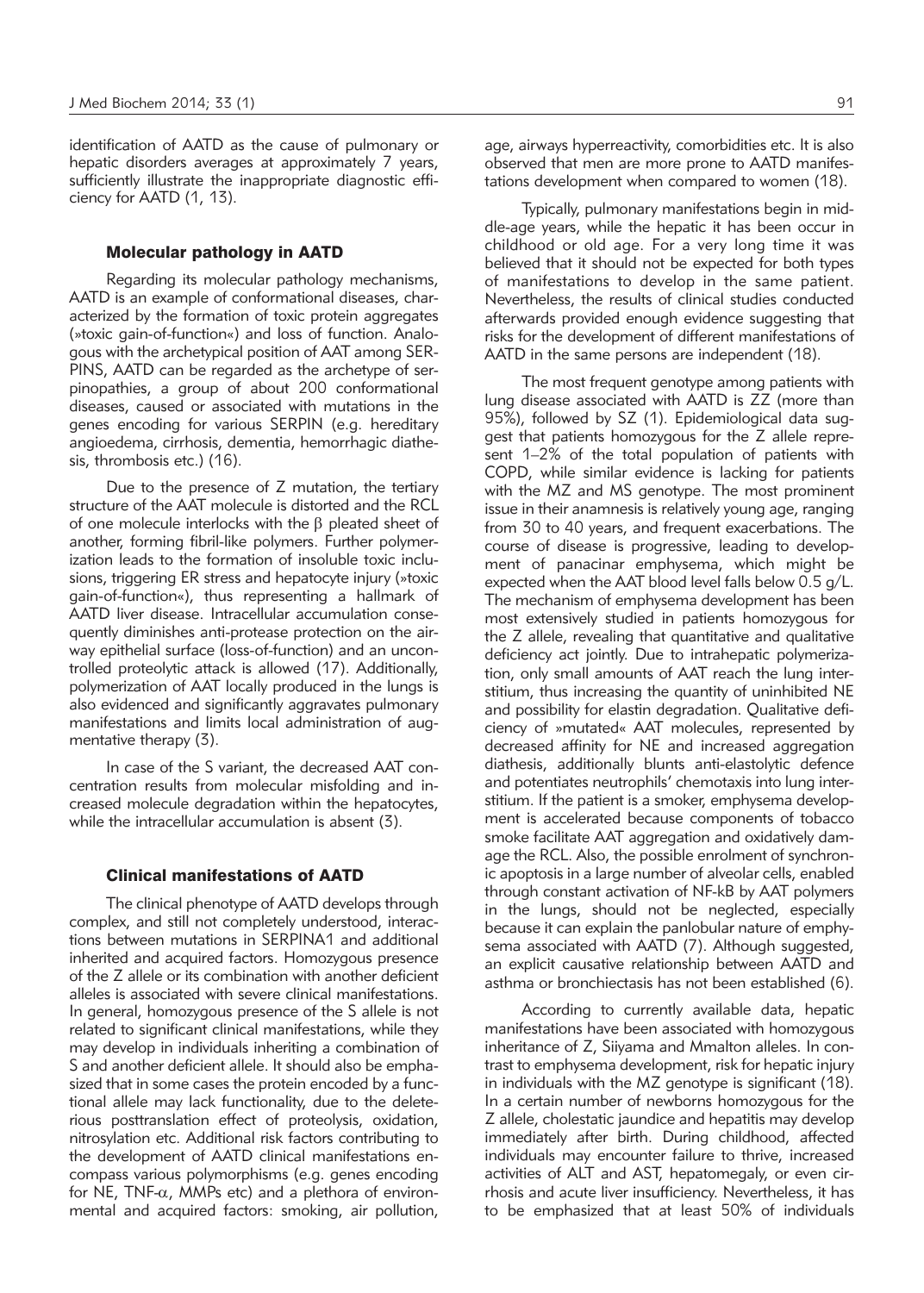homozygous for the Z allele exhibit no signs of liver disease during childhood. In adults, symptoms of liver disease associated with AATD are extremely heterogeneous, varying from asymptomatic individuals, through patients with an unspecific increase in the activity of liver-specific enzymes to development of cirrhosis and hepatocellular carcinoma (18).

Paniculitis and certain types of vasculitis should be mentioned as less frequent manifestations of AATD, developing as the consequence of insufficient inhibition of membrane serine proteases and PR-3 respectively. In both pathological entities, proinflammatory effects of circulating polymers of mutant AAT molecules play a very important role. Additional associations of AATD and numerous diseases or conditions, such as rheumatoid arthritis, inflammatory bowel disease, pancreatitis, diabetes mellitus, atherosclerosis, various tumours etc, have emerged, but their nature, intensity and importance need further investigation (6).

# Diagnostic strategy for AATD

Timely detection of AATD is of enormous importance for affected individuals because it offers the possibility of therapeutic and preventive interventions, as well as genetic counselling. At the same time, efforts should also be made to ensure that the established diagnostic strategy is cost-effective, so advantage should be given to targeted detection instead of population-based designs (2, 21). In accordance with the principles of evidence-based medicine, investigation of

Table IV Laboratory tests in evaluation of AATD (9, 21, 22).

AATD is primarily indicated in conditions listed in *Table III*. Screening programs are only recommended for populations with an AATD incidence higher than 1:1 500 (19, 20).

Regarding the heterogeneity and uncertain specificity of associated clinical disease, AATD detection is mostly based on laboratory tests, enrolling quantitative analysis, SERPINA1 genotyping, AAT phenotyping using isolectric focussing and functional tests (19). Principles and performances of the available tests are presented in *Table IV* (9, 21, 22).

Table III Primary indications for AATD investigation (19, 20).

| Lung disease     | patients developing emphysema before<br>the age of 45 years              |
|------------------|--------------------------------------------------------------------------|
|                  | patients developing COPD before<br>the age of 60 years                   |
|                  | patients with COPD with no<br>traditional risk factors                   |
|                  | asymptomatic adults with constant<br>airway obstruction and risk factors |
| Liver disease    | unknown etiology                                                         |
| Other diseases   | paniculitis                                                              |
|                  | vasculitis with no traditional risk<br>factors                           |
| Familial testing | brothers and sisters of individuals<br>homozygous for deficient alleles  |

| Type              | Principles and performance                                                                                                                                                                                                                                                                                                                                                                                                                                                              |
|-------------------|-----------------------------------------------------------------------------------------------------------------------------------------------------------------------------------------------------------------------------------------------------------------------------------------------------------------------------------------------------------------------------------------------------------------------------------------------------------------------------------------|
| Quantitative test | - principle: blood AAT level is measured using immunoassays<br>- variants: nephelometry, turbidimetry, RID<br>- samples: serum or heparinised plasma, blood spots<br>- advantages: automated, low costs<br>- constraints: genotype corresponding levels may overlap (Table V) $(3)$ ,<br>acquired states exert significant impact on results                                                                                                                                            |
| Genotyping        | - principle: direct SERPINA1 testing combining PCR with molecular techniques<br>- variants: PSM, RFLP, ASO hybridization, SSCP, DGGE and RT-PCR<br>for Z and S allele/Sequencing for null and rare alleles<br>- samples: blood with sodium citrate as anticoagulant, bucal swabs, blood spots<br>- advantages: relatively fast, unambiguous results, multiplex design, automated<br>- constraints: »diagnosis of exclusion« (except sequencing), costs (sequencing)                     |
| Phenotyping       | - principle: typing of AAT molecules according to pl at pH gradient 4.0-5.0<br>- variants: isoelectric focussing on polyacrylamide or agarose gel<br>- samples: serum or blood spots after reductive pretreatment<br>- advantages: simultaneous detection of all AAT variants secreted into blood<br>(former »golden standard« for detecting AATD)<br>- constraints: interpretation is rather complicated, time consuming, iatrogenic<br>interferences, only semiautomation is possible |
| Functional test   | - principle: measurement of serum's capacity to inhibit elastase or trypsin<br>- constraints: rather low specificity<br>- application: functional characterisation of newly discovered variants                                                                                                                                                                                                                                                                                         |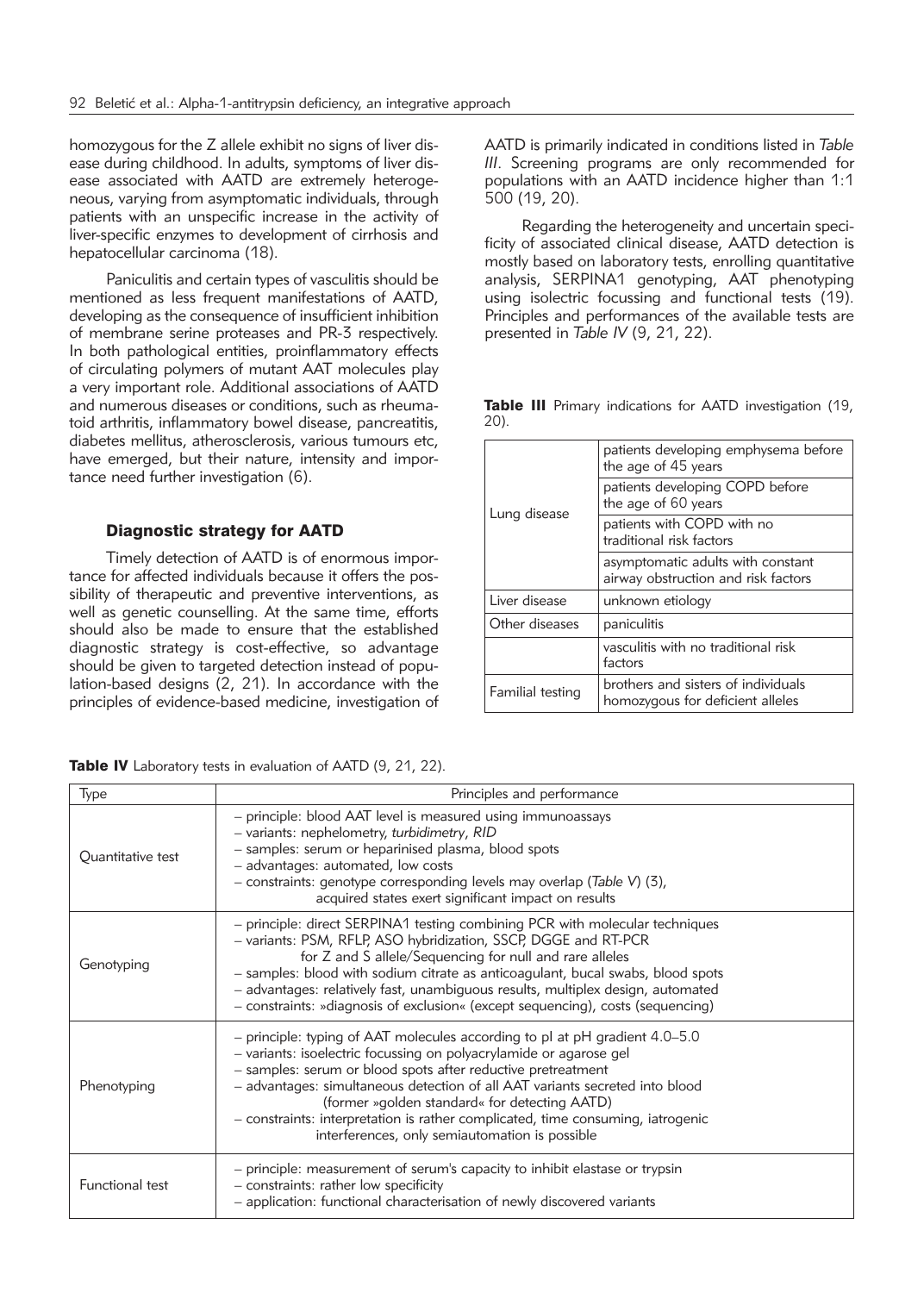

**Figure 1** Integrative algorithm for AATD detection.

|                            | <b>Table V</b> The most common SERPINA1 genotypes and cor- |  |  |
|----------------------------|------------------------------------------------------------|--|--|
| responding AAT levels (3). |                                                            |  |  |

| Genotype  | Concentration<br>(q/L) | Genotype | Concentration<br>(q/L) |
|-----------|------------------------|----------|------------------------|
| <b>MM</b> | $1.45(0.9 - 2.0)$      | SZ       | $0.57(0.5-0.8)$        |
| <b>MS</b> | $1.18(0.7-1.6)$        | SS       | $1.03(0.6-1.4)$        |
| MZ        | $0.87(0.5-1.2)$        | ZZ       | $0.10(0.06 - 0.14)$    |

Hitherto gained experience demonstrates that an optimal diagnostic approach should be based on integrative implementation of the most relevant clinical criteria for raising a suspicion that an individual is affected by AATD, and a standardized laboratory protocol, combining biochemical and molecular techniques, as presented in *Figure 1*. In suspected patients, first-line laboratory tests should include simultaneous measurement of the AAT level and investigation of the Z and S allele presence, using genotyping. Isoelectric focussing is considered as a reflex test, aiming to evaluate potential discrepancies between the AAT level and genotyping. If additional bands with altered mobility are visible in the gel pattern, it is wise to further investigate the presence of rare alleles using a sequencing technique.

If this is not the case, the most probable cause of discrepancy can be attributed to acquired conditions that affect the AAT level. Nevertheless, caution is needed in such situations so as not to neglect the potential presence of null alleles. It is also worth emphasizing that the diagnostic process in the majority of individuals can be completed in the setting of clinical laboratories. Blood samples of patients identified as potential carriers of rare deficient alleles are referred to a specialized molecular biology laboratory for final confirmation (21, 22).

# Therapeutic approach in AATD

Predilection site for clinical manifestations guides the therapeutic approach in AATD.

Augmentation is indicated in patients meeting the following criteria: functionally confirmed emphysema and homozygous presence of Z or rare allele, or their heterozygous combination. Usually, an infusion containing 60 mg/kg AAT is administered once a week. Results of clinical studies suggest that augmentation impedes degradation of lung parenchyma and might reduce mortality. The treatment efficiency is evaluated through monitoring improvement in the clinical status, the lungs function tests and increase in the AAT blood level. The only constraints of this approach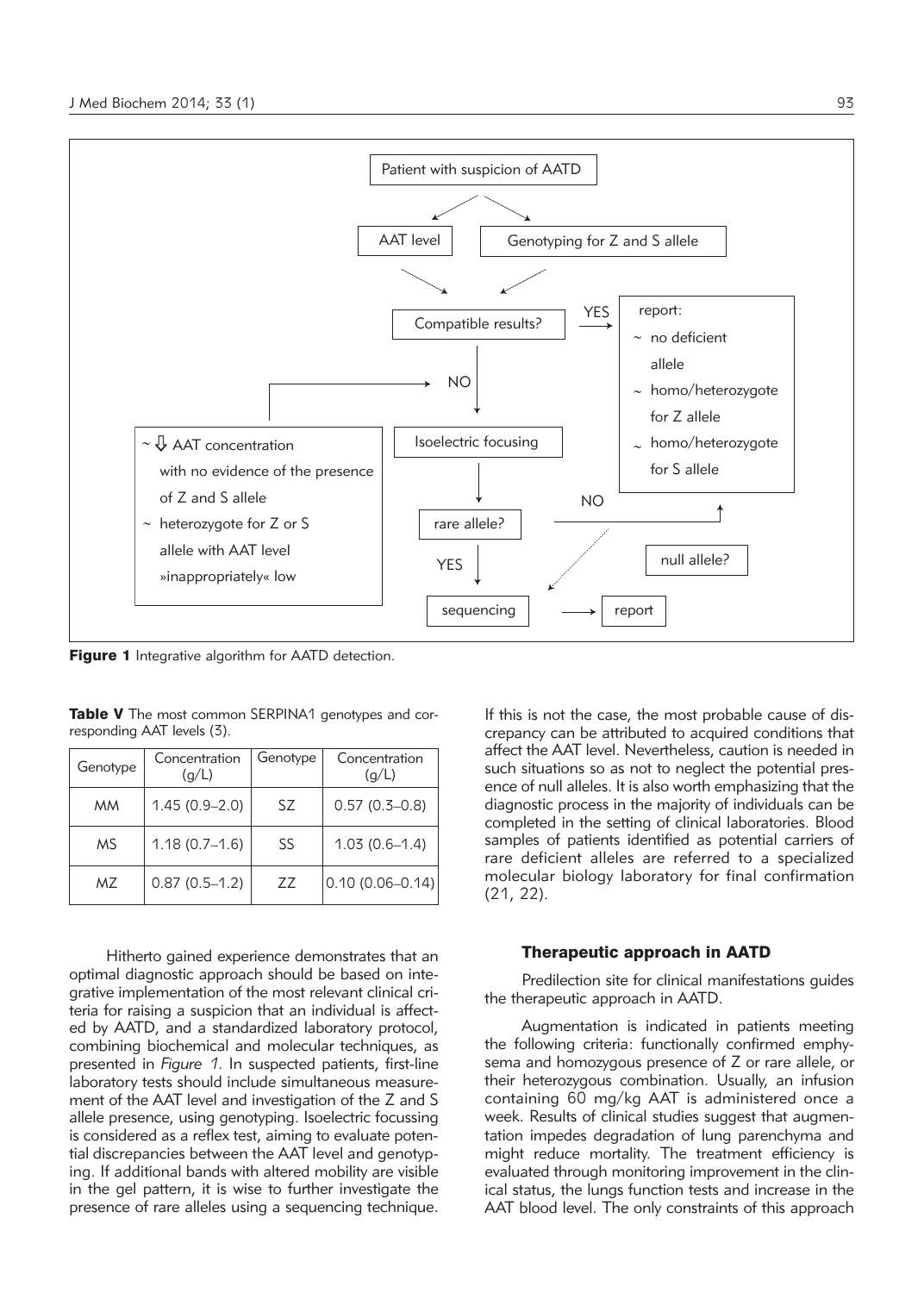are that it is life-long treatment and implies rather high costs. For patients with no confirmed emphysema, the administration of symptomatic therapy and preventive mea sures, listed in *Table VI,* appears sufficient. Of course, this supportive approach is also recommended in patients with emphysema (3, 23).

If liver damage occurs in patients with AATD, augmentation is not applicable and it is even assumed that it can aggravate the condition. Therapy is not specific and in most cases includes regular evaluation of the clinical status and laboratory data (i.e. AFP level), correction of dietetic and life-style habits (alcohol reduction, reduced exposure to hepatotoxic agents, vaccination against hepatitis B virus, body mass control etc) and treatment of oesophageal varices. In the most advanced cases of cirrhosis, liver transplantation is recommended (18).

Possibilities for gene therapy in patients affected by AATD have been extensively studied in recent years (24). Despite encouraging results in animal models, amended by confirmation in three clinical and one pre-

Table VI Symptomatic therapy and preventive measures for AATD-associated lung disease (3).

| COPD therapy                                                                                                      | Preventive measures                                                                                                                                 |
|-------------------------------------------------------------------------------------------------------------------|-----------------------------------------------------------------------------------------------------------------------------------------------------|
| - bronchodilatators,<br>corticosteroids, oxygen<br>therapy, antibiotics<br>- nutritive support,<br>rehabilitation | - smoking cessation<br>- reduced exposure to:<br>dust, pesticides, air<br>pollutants etc.<br>- vaccination (influenza,<br>Streptococcus pneumoniae) |

|  | <b>Table VII</b> AATD integrative diagnostic approach in the |  |  |
|--|--------------------------------------------------------------|--|--|
|  | Serbian population – clinical indications.                   |  |  |

| Indication                | Number of<br>patients             | Indication                   | Number of<br>patients |  |
|---------------------------|-----------------------------------|------------------------------|-----------------------|--|
|                           | Adults                            |                              |                       |  |
| Emphysema                 | 26                                | Respiratory<br>insufficiency | 1                     |  |
| <b>COPD</b>               | 40                                | Asthma                       | 5                     |  |
| Chronic<br>bronchitis     | 3                                 | Pneumothorax                 | 14                    |  |
| <b>Bronchiectasis</b>     | 1                                 | Pulmonary<br>fibrosis        | 2                     |  |
| Pulmonary<br>infiltration | $\mathcal{P}$<br>Familiar testing |                              | 15                    |  |
| Children                  |                                   |                              |                       |  |
| Cholestasis               | 5                                 | <b>Bronchiolitis</b>         |                       |  |
| <b>Hepatitis</b>          | 2                                 | Familiar testing             | 3                     |  |

clinical study (25–28), its use in the treatment of pulmonary manifestations has not been officially approved yet. Up to now, the efficiency of gene therapy in the prevention of accumulation of »mutated« AAT molecules in hepatocytes has been tested only in animal models, and beside positive results, additional toxic effects have also been revealed (24).

Simultaneously with gene therapy, therapeutic application of small molecules acting as AAT aggregation inhibitors (i.e. synthetic chaperons, inhibitors of RCL interlocking among AAT molecules etc) has been investigated. Results were positive in animal models, but no efficiency in clinical studies has been reported yet. Recently, it has been evidenced that selective autophagy of AAT aggregates in human cell lines can be triggered by carbamazepine and sirolimus. Although promising, this approach needs serious and careful optimisation (29).

# Integrative approach in AATD detection in the Serbian population

The frequency of Z allele in the Serbian population (1.3%) is comparable to that in the populations of Central Europe, while the S allele frequency (0.66%) is the lowest among the populations of Europe, except for the Finish (30, 31). In order to improve diagnostic efficiency, an algorithm integrating precise indications for AAT testing and a standardized laboratory protocol was introduced. Standards for the diagnosis and management of individuals with AATD issued jointly by the American Thoracic Society and European Respiratory Society served as a basis for the clinical part of the algo-

**Table IX** Incidence of AATD and »carrier« status (given as absolute number) regarding indications for testing.

| Indication                | <b>AATD</b><br>$(ZZ + SZ +$<br>$M_{\text{malton}}Z$ ) | » carrier« status<br>$(MZ + MS)$ |
|---------------------------|-------------------------------------------------------|----------------------------------|
| Emphysema                 | $4(3+0+1)$                                            | $7(6+0)$                         |
| <b>COPD</b>               | $3(3+0+0)$                                            | $4(3+1)$                         |
| Chronic bronchitis        | Ω                                                     | $1(1+0)$                         |
| <b>Bronchiectasis</b>     | Ω                                                     |                                  |
| Pulmonary infiltration    | Ω                                                     | $2(1+1)$                         |
| Respiratory insufficiency | 0                                                     | Ω                                |
| Asthma                    | Ω                                                     | Ω                                |
| Pneumothorax              | 0                                                     | $1(1+0)$                         |
| Pulmonary fibrosis        | Ω                                                     | $1(1+0)$                         |
| Cholestasis               | Ω                                                     | $1(1+0)$                         |
| Hepatitis                 | Ω                                                     | $1(0+1)$                         |
| <b>Bronchiolitis</b>      | Ω                                                     |                                  |
| Familiar testing          | 1 (0+1+0)                                             | $6(6+0)$                         |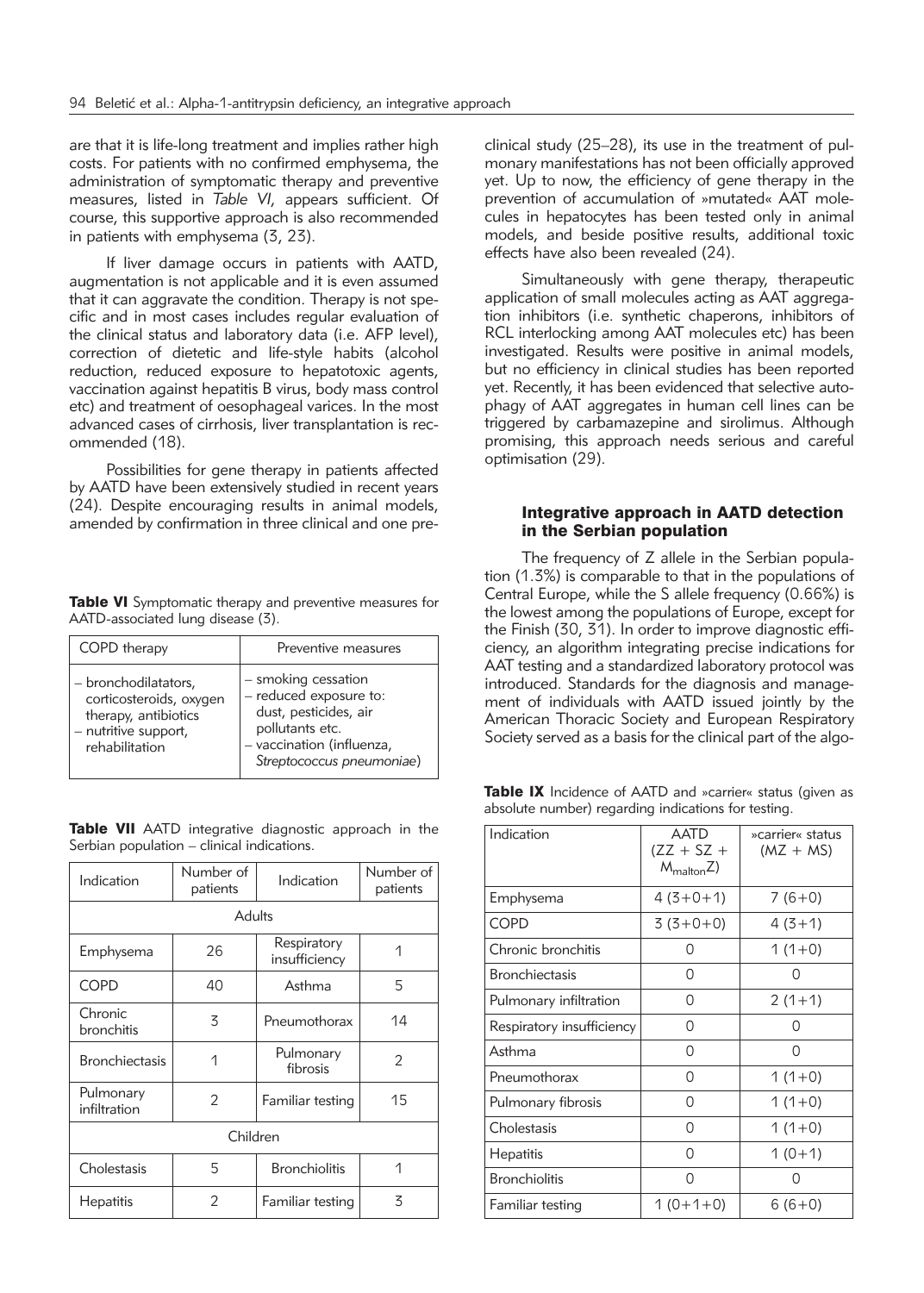rithm (19). In establishing a standardized laboratory protocol, international recommendations were followed (21), and the PCR-rASO hybridization was included as the initial molecular-based test (32).

From January 2007 till March 2012, AATD was evaluated in 120 persons: 109 adults (58 men/36 women) and 11 children (4 boys and 7 girls). Indications for testing in adults and children are presented in *Table VII*. AATD was detected in 8 cases (6 with ZZ, 1 with SZ and 1 with MmaltonZ genotype), while 23 persons were denoted as »carriers« (19 with MZ and 4 with MS genotype). Accordingly, the frequency of Z and S alleles calculated in this clinically targeted subgroup of Serbian population was 13.7% for Z and 2.1% for the S allele. *Table IX* presents the incidence of AATD and »carrier« status regarding indications for testing.

# **Conclusion**

During the past six decades, significant improvements in understanding both the AAT physiology and its deficiency have became evident. Mechanisms of tight regulation of NE activity are almost completely elucidated and important additional links with the control mechanisms, including regulation of apoptosis, have also been established. Structural defects in the AAT molecules, resulting from being encoded by dysfunctional SERPINA1 alleles, and the consequent cellular response, have been so extensively studied they even served as a basis for establishing new categories in molecular pathology – «sick molecules« and »conformational diseases« (16, 33). Investigation of clinical disease associated with AATD emphasized its dependence upon the complex interaction between AATD and additional genetic and acquired factors, and identified premature emphysema, chronic hepatitis, cirrhosis and hepatocellular carcinoma as the most frequent clinical

# **References**

- 1. Stoller JK, Aboussouan LS.  $\alpha$ -1 antitrypsin deficiency. Lancet 2005; 365: 2225–36.
- 2. Stoller JK, Brantly M. The Challenge of Detecting Alpha-1 Antitrypsin Deficiency. COPD 2013; 10(S1): 26–34.
- 3. Mulgrew AT, Taggart CC, McElvaney MG. Alpha-1-antitrypsin deficiency: Current concepts. Lung 2007; 185: 191–201.
- 4. Jepsson JO. a-1-ANTITRYPSIN. In: Ritchie RF, editor. Serum Proteins in Clinical Medicine, Volume I: Laboratory section. 1st Edition. Atlanta: MODERNERA, 1996: 8.01. 1–7.
- 5. Tsutsuia Y, Dela Cruzb R, Wintrodea PL. Folding mecha nism of the metastable serpin  $\alpha$ 1-antitrypsin. PNAS 2012; 109: 12: 4467–72.

manifestations. A specific therapeutic approach is guided by the predilection site of clinical disease, so augmentation is currently applicable only in patients where the lungs are affected, while for advanced liver failure, caused by AATD, transplantation represents the only approach. Health outcomes in affected individuals are expected to be significantly improved with the introduction of gene therapy into common practice. Despite all these improvements, diagnostic efficiency of AATD, as evidenced by epidemiological findings, is not satisfactory, thus prompting joint action for improvement. It is recommended for a diagnostic approach to integrate precise, internationally recognized clinical criteria, and a standardized laboratory protocol, based on a combination of biochemical and molecular methods. Current results with the integrative AATD diagnostic strategy in a Serbian population are highly encouraging, prompting towards its further implementation in common medical practice with the ultimate goal to establish a national register of affected individuals. It has to be emphasized that an inevitable prerequisite for the accomplishment of such goals is continuous teamwork of medical biochemists, molecular biologists and clinicians.

*Acknowledgements*. The Ministry of Education and Science supported this study on the basis of contracts No. 175036, 173008 and 175034. The authors are very grateful to Dr. Snežana Kojić, from the Institute of Molecular Genetics and Genetic Engineering, University of Belgrade, Serbia and Dr. Nebojša Dovezenski from LKB Vertriebs GmbH, for their valuable help, advice and suggestions.

# Conflict of interest statement

The authors stated that there are no conflicts of interest regarding the publication of this article.

- 6. Janciauskiene SM, Bals R, Koczulla R, Vogelmeier C, Köhnlein T, Welte T. The discovery of  $\alpha$ -1-antitrypsin and its role in health and disease. Resp Med 2011; 105: 1129–39.
- 7. Gooptu B, Lomas DA. Conformational Pathology of the Serpins: Themes, Variations and Therapeutic Strategies. Annu Rev Biochem 2009; 78: 147–76.
- 8. Bergin DA, Reeves EP, Meleady P, Henry M, Me Elvany OJ, et al.  $\alpha$ -1 Antitrypsin regulates human neutrophil chemotaxis induced by soluble immune complexes and IL-8. J Clin Invest 2010; 120: 4236–50.
- 9. Johnson AM. Amino acids, peptides and proteins. In: Burtsi CA, Ashwood ER, Burns DE, editors. Tietz textbook of clinical chemistry and molecular diagnostics. St. Louis: Elsevier Saunders, 2006: 550–3.